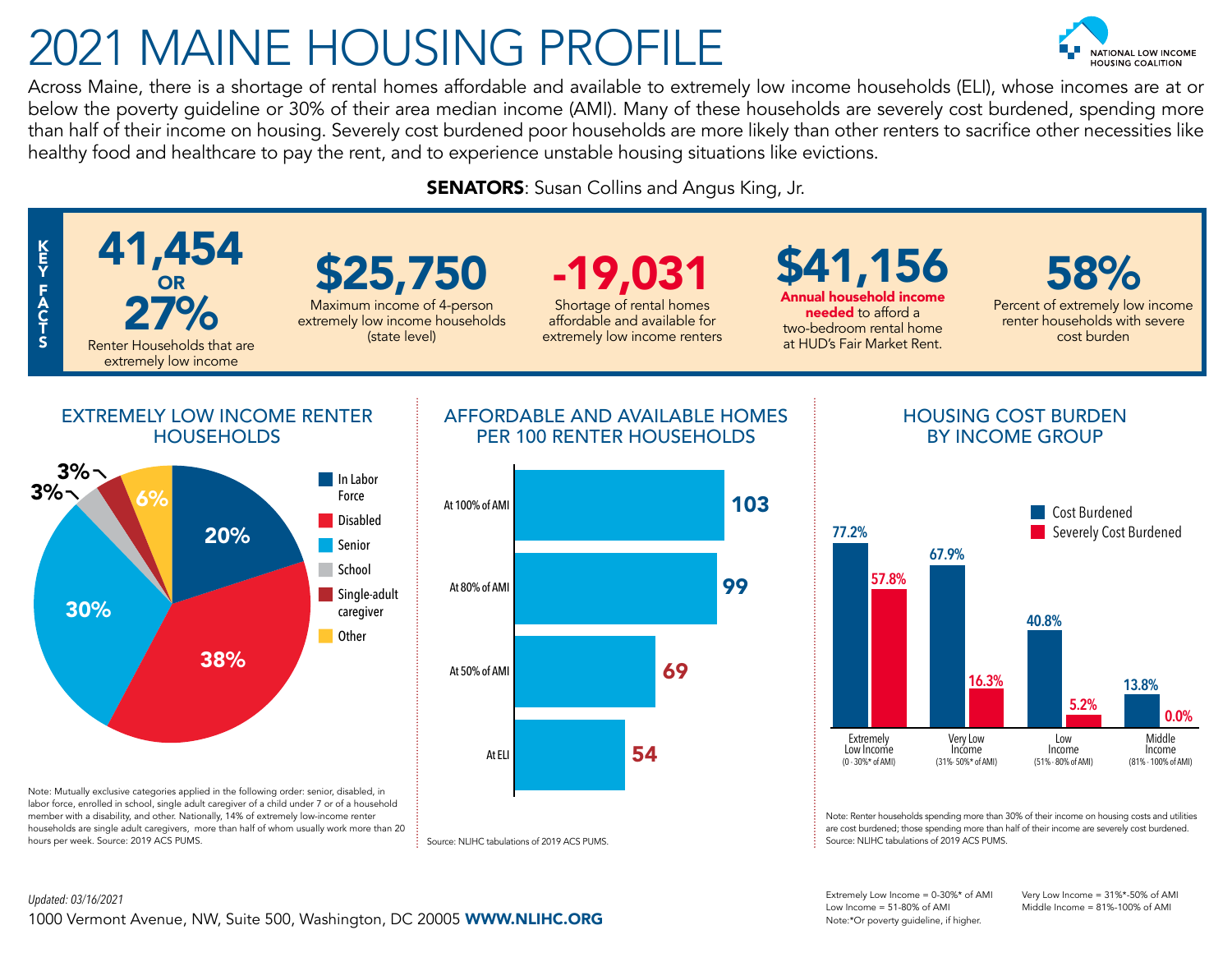# STATE RANKING  $\#24^*$

In **Maine**, the Fair Market Rent (FMR) for a two-bedroom apartment is \$1,112. In order to afford this level of rent and utilities — without paying more than 30% of income on housing — a household must earn \$3,707 monthly or \$44,488 annually. Assuming a 40-hour work week, 52 weeks per year, this level of income translates into an hourly Housing Wage of:

## \$21.39 PER HOUR STATE HOUSING WAGE

## FACTS ABOUT MAINE:

| <b>STATE FACTS</b>          |         |  |  |  |  |  |  |  |
|-----------------------------|---------|--|--|--|--|--|--|--|
| Minimum Wage                | \$12.15 |  |  |  |  |  |  |  |
| Average Renter Wage         | \$12.90 |  |  |  |  |  |  |  |
| 2-Bedroom Housing Wage      | \$21.39 |  |  |  |  |  |  |  |
| Number of Renter Households | 155,126 |  |  |  |  |  |  |  |
| <b>Percent Renters</b>      | 28%     |  |  |  |  |  |  |  |

| <b>MOST EXPENSIVE AREAS</b>     | <b>HOUSING</b><br><b>WAGE</b> |
|---------------------------------|-------------------------------|
| Portland HMFA                   | \$30.62                       |
| York-Kittery-South Berwick HMFA | \$28.33                       |
| Cumberland County (part) HMFA   | \$23.27                       |
| York County (part) HMFA         | \$22.60                       |
| Sagadahoc County HMFA           | \$20.88                       |

MSA = Metropolitan Statistical Area: HMFA = HUD Metro FMR Area.

\* Ranked from Highest to Lowest 2-Bedroom Housing Wage. Includes District of Columbia and Puerto Rico.

OUT OF REACH 2021 | NATIONAL LOW INCOME HOUSING COALITION ME-1

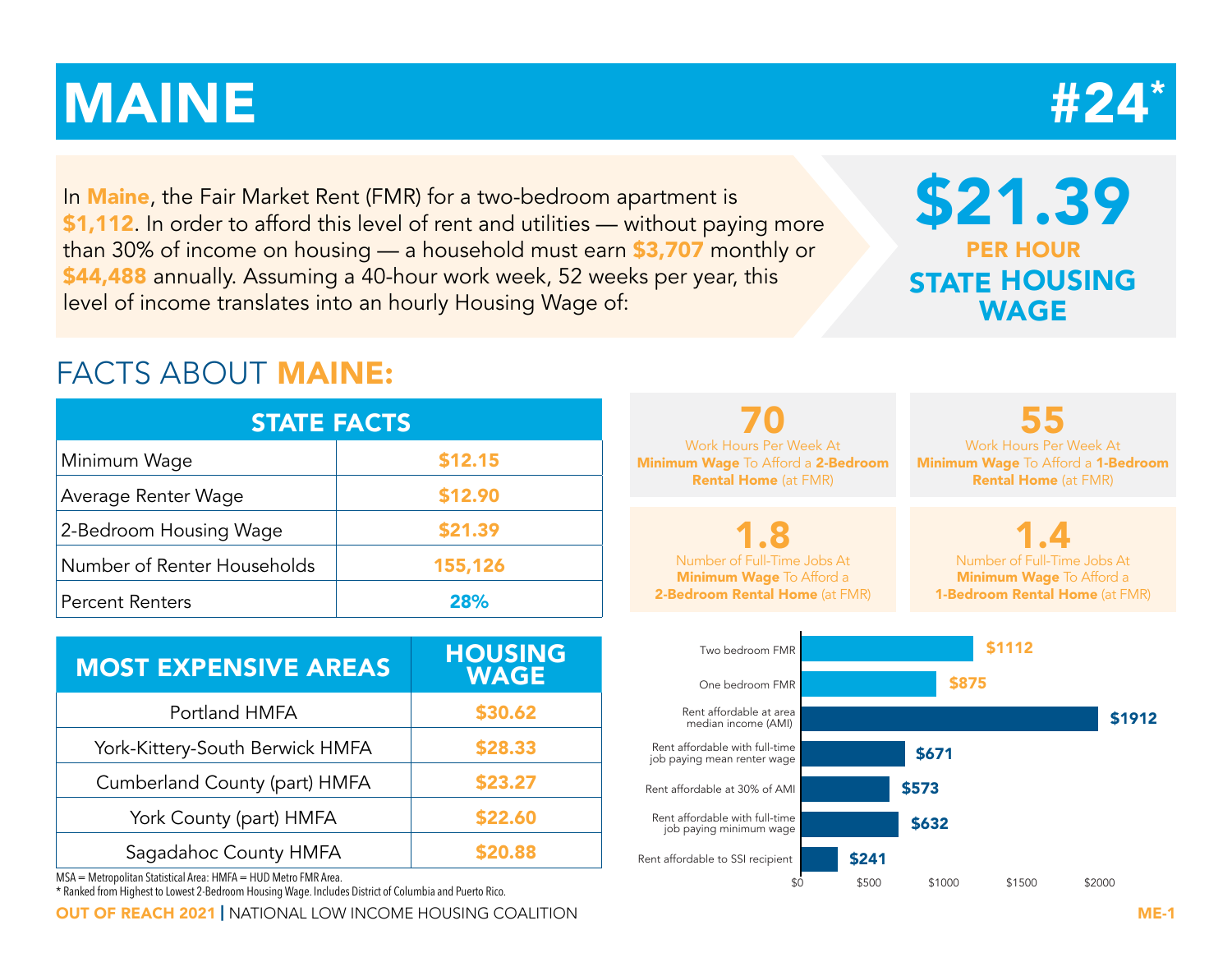### **FY21 HOUSING HOUSING COSTS**

### **AREA MEDIAN RENTERS**

|                                 | <b>WAGE</b><br><b>INCOME (AMI)</b>                                       |                    |                                                             |                                                                           |  |                            |                                                   |               |                                               |                                   |                                     |                                                         |                                                         |                                                                             |
|---------------------------------|--------------------------------------------------------------------------|--------------------|-------------------------------------------------------------|---------------------------------------------------------------------------|--|----------------------------|---------------------------------------------------|---------------|-----------------------------------------------|-----------------------------------|-------------------------------------|---------------------------------------------------------|---------------------------------------------------------|-----------------------------------------------------------------------------|
|                                 | Hourly wage<br>necessary to afford<br>2 BR <sup>1</sup> FMR <sup>2</sup> | 2 BR<br><b>FMR</b> | Annual<br>income<br>needed to<br>afford 2<br><b>BMR FMR</b> | Full-time<br>jobs at<br>minimum<br>wage to afford<br>2BR FMR <sup>3</sup> |  | Annual<br>AMI <sup>4</sup> | Monthly rent<br>affordable<br>at AMI <sup>5</sup> | 30%<br>of AMI | Montly rent<br>affordable<br>at 30%<br>of AMI | Renter<br>(2015-2019) (2015-2019) | % of total<br>households households | Estimated<br>hourly<br>mean<br>renter<br>wage<br>(2021) | Monthly<br>rent<br>affordable<br>at mean<br>renter wage | Full-time<br>jobs at mean<br>renter wage<br>needed to<br>afford<br>2 BR FMR |
|                                 |                                                                          |                    |                                                             |                                                                           |  |                            |                                                   |               |                                               |                                   |                                     |                                                         |                                                         |                                                                             |
|                                 |                                                                          |                    |                                                             |                                                                           |  |                            |                                                   |               |                                               |                                   |                                     |                                                         |                                                         |                                                                             |
| Maine                           | \$21.39                                                                  | \$1,112            | \$44,488                                                    | 1.8                                                                       |  | \$76,460                   | \$1,912                                           | \$22,938      | \$573                                         | 155,126                           | 28%                                 | \$12.90                                                 | \$671                                                   | 1.7                                                                         |
| <b>Combined Nonmetro Areas</b>  | \$16.32                                                                  | \$849              | \$33,947                                                    | 1.3                                                                       |  | \$64,050                   | \$1,601                                           | \$19,215      | \$480                                         | 56,433                            | 25%                                 | \$10.57                                                 | \$550                                                   | 1.5                                                                         |
| Metropolitan Areas              |                                                                          |                    |                                                             |                                                                           |  |                            |                                                   |               |                                               |                                   |                                     |                                                         |                                                         |                                                                             |
| <b>Bangor HMFA</b>              | \$20.33                                                                  | \$1,057            | \$42,280                                                    | 1.7                                                                       |  | \$72,700                   | \$1,818                                           | \$21,810      | \$545                                         | 14,019                            | 37%                                 | \$12.13                                                 | \$631                                                   | 1.7                                                                         |
| Cumberland County (part) HMFA   | \$23.27                                                                  | \$1,210            | \$48,400                                                    | 1.9                                                                       |  | \$78,500                   | \$1,963                                           | \$23,550      | \$589                                         | 4,703                             | 23%                                 | \$15.61                                                 | \$812                                                   | 1.5                                                                         |
| Lewiston-Auburn MSA             | \$18.21                                                                  | \$947              | \$37,880                                                    | 1.5                                                                       |  | \$71,200                   | \$1,780                                           | \$21,360      | \$534                                         | 16,271                            | 36%                                 | \$13.19                                                 | \$686                                                   | 1.4                                                                         |
| Penobscot County (part) HMFA    | \$16.67                                                                  | \$867              | \$34,680                                                    | 1.4                                                                       |  | \$59,200                   | \$1,480                                           | \$17,760      | \$444                                         | 5,014                             | 20%                                 | \$12.13                                                 | \$631                                                   | 1.4                                                                         |
| Portland HMFA                   | \$30.62                                                                  | \$1,592            | \$63,680                                                    | 2.5                                                                       |  | \$99,900                   | \$2,498                                           | \$29,970      | \$749                                         | 34,948                            | 31%                                 | \$15.43                                                 | \$802                                                   | 2.0                                                                         |
| Sagadahoc County HMFA           | \$20.88                                                                  | \$1,086            | \$43,440                                                    | 1.7                                                                       |  | \$78,300                   | \$1,958                                           | \$23,490      | \$587                                         | 4,071                             | 25%                                 | \$13.68                                                 | \$711                                                   | 1.5                                                                         |
| York County (part) HMFA         | \$22.60                                                                  | \$1,175            | \$47,000                                                    | 1.9                                                                       |  | \$84,200                   | \$2,105                                           | \$25,260      | \$632                                         | 15,614                            | 28%                                 | \$12.16                                                 | \$632                                                   | 1.9                                                                         |
| York-Kittery-South Berwick HMFA | \$28.33                                                                  | \$1,473            | \$58,920                                                    | 2.3                                                                       |  | \$105,300                  | \$2,633                                           | \$31,590      | \$790                                         | 4,053                             | 21%                                 | \$12.16                                                 | \$632                                                   | 2.3                                                                         |
| Counties                        |                                                                          |                    |                                                             |                                                                           |  |                            |                                                   |               |                                               |                                   |                                     |                                                         |                                                         |                                                                             |
| Aroostook County                | \$14.12                                                                  | \$734              | \$29,360                                                    | 1.2                                                                       |  | \$54,900                   | \$1,373                                           | \$16,470      | \$412                                         | 8,270                             | 28%                                 | \$9.56                                                  | \$497                                                   | 1.5                                                                         |
| <b>Franklin County</b>          | \$14.48                                                                  | \$753              | \$30,120                                                    | 1.2                                                                       |  | \$62,500                   | \$1,563                                           | \$18,750      | \$469                                         | 2,438                             | 21%                                 | \$9.20                                                  | \$478                                                   | 1.6                                                                         |
| <b>Hancock County</b>           | \$17.69                                                                  | \$920              | \$36,800                                                    | 1.5                                                                       |  | \$71,800                   | \$1,795                                           | \$21,540      | \$539                                         | 5,605                             | 24%                                 | \$10.86                                                 | \$565                                                   | 1.6                                                                         |
| Kennebec County                 | \$16.19                                                                  | \$842              | \$33,680                                                    | 1.3                                                                       |  | \$68,700                   | \$1,718                                           | \$20,610      | \$515                                         | 15,353                            | 29%                                 | \$10.95                                                 | \$570                                                   | 1.5                                                                         |
| Knox County                     | \$18.60                                                                  | \$967              | \$38,680                                                    | 1.5                                                                       |  | \$70,400                   | \$1,760                                           | \$21,120      | \$528                                         | 3,874                             | 23%                                 | \$11.70                                                 | \$609                                                   | 1.6                                                                         |
| <b>Lincoln County</b>           | \$19.63                                                                  | \$1,021            | \$40,840                                                    | 1.6                                                                       |  | \$72,000                   | \$1,800                                           | \$21,600      | \$540                                         | 3,188                             | 21%                                 | \$9.75                                                  | \$507                                                   | 2.0                                                                         |
| Oxford County                   | \$16.12                                                                  | \$838              | \$33,520                                                    | 1.3                                                                       |  | \$60,400                   | \$1,510                                           | \$18,120      | \$453                                         | 4,096                             | 19%                                 | \$9.83                                                  | \$511                                                   | 1.6                                                                         |
| Piscataquis County              | \$14.12                                                                  | \$734              | \$29,360                                                    | 1.2                                                                       |  | \$53,900                   | \$1,348                                           | \$16,170      | \$404                                         | 1,693                             | 24%                                 | \$9.14                                                  | \$475                                                   | 1.5                                                                         |
| <b>Somerset County</b>          | \$15.35                                                                  | \$798              | \$31,920                                                    | 1.3                                                                       |  | \$57,200                   | \$1,430                                           | \$17,160      | \$429                                         | 5,091                             | 24%                                 | \$10.73                                                 | \$558                                                   | 1.4                                                                         |
| <b>Waldo County</b>             | \$19.25                                                                  | \$1,001            | \$40,040                                                    | 1.6                                                                       |  | \$66,000                   | \$1,650                                           | \$19,800      | \$495                                         | 3,587                             | 21%                                 | \$12.50                                                 | \$650                                                   | 1.5                                                                         |
| <b>Washington County</b>        | \$15.29                                                                  | \$795              | \$31,800                                                    | 1.3                                                                       |  | \$56,400                   | \$1,410                                           | \$16,920      | \$423                                         | 3,238                             | 23%                                 | \$10.03                                                 | \$522                                                   | 1.5                                                                         |

1: BR = Bedroom

2: FMR = Fiscal Year 2021 Fair Market Rent.

3: This calculation uses the higher of the county, state, or federal minimum wage, where applicable.

4: AMI = Fiscal Year 2021 Area Median Income

5: Affordable rents represent the generally accepted standard of spending not more than 30% of gross income on gross housing costs.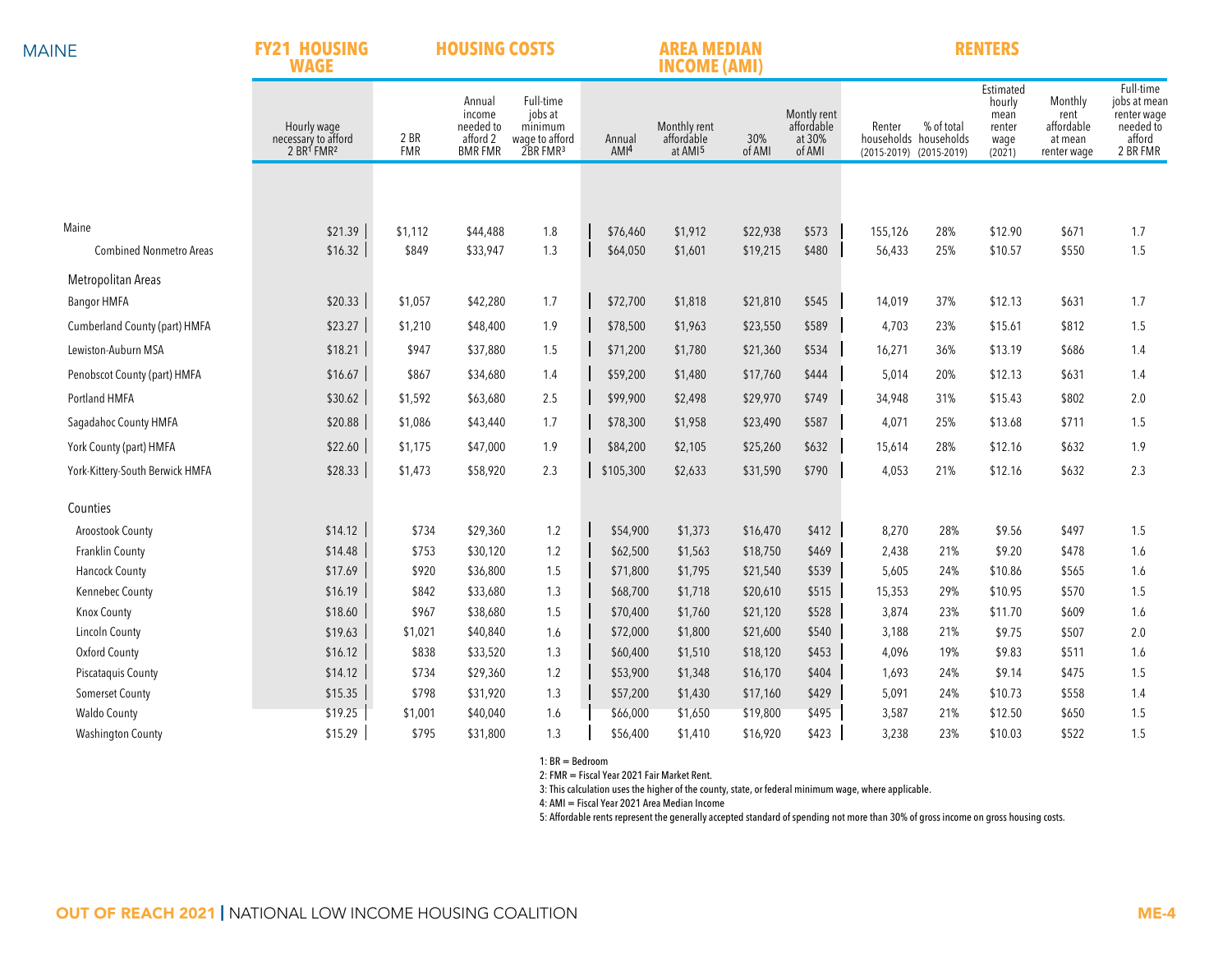# As of December 31, 2020, there are **25,261** applicants on the Waiting List.

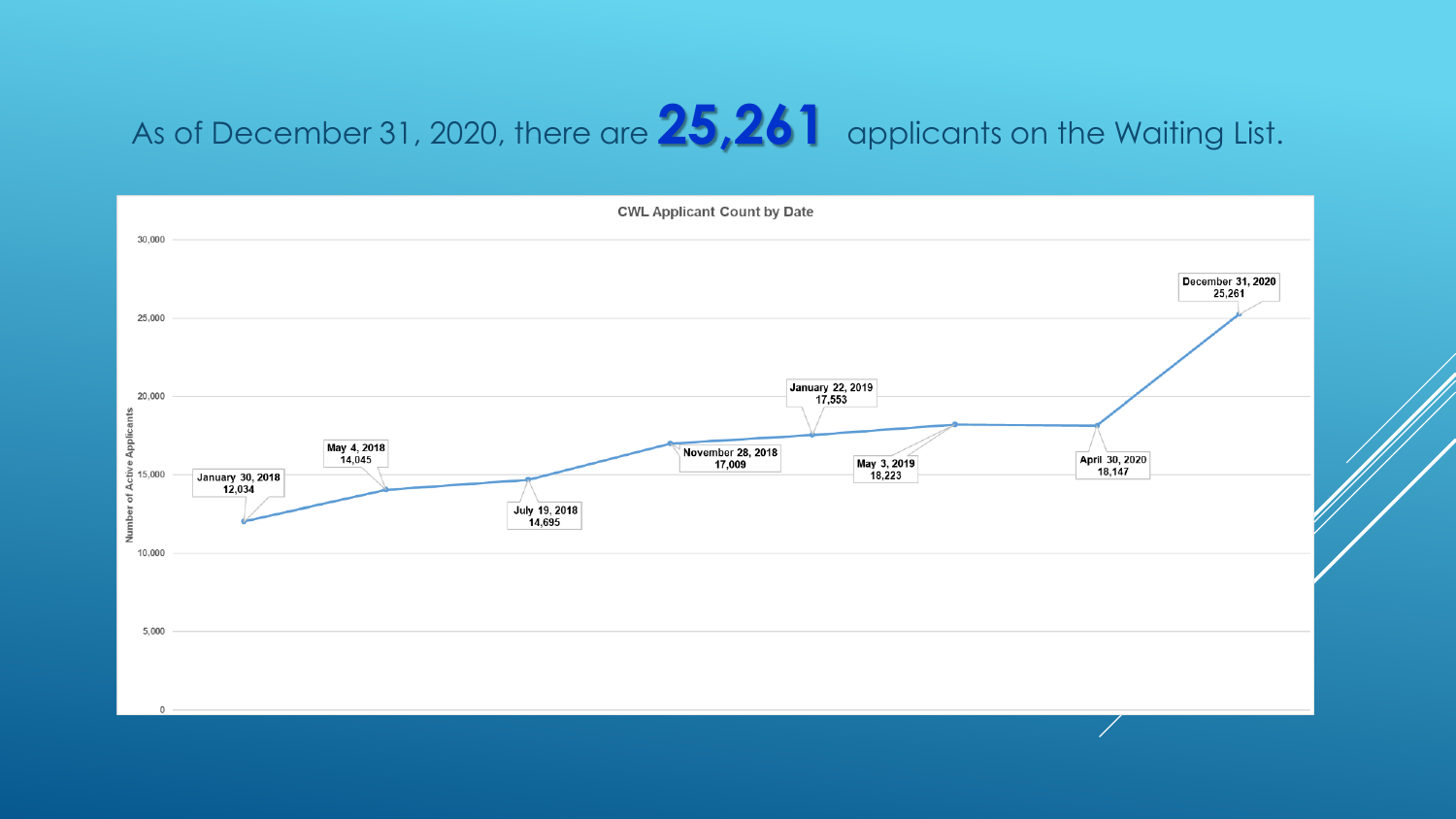